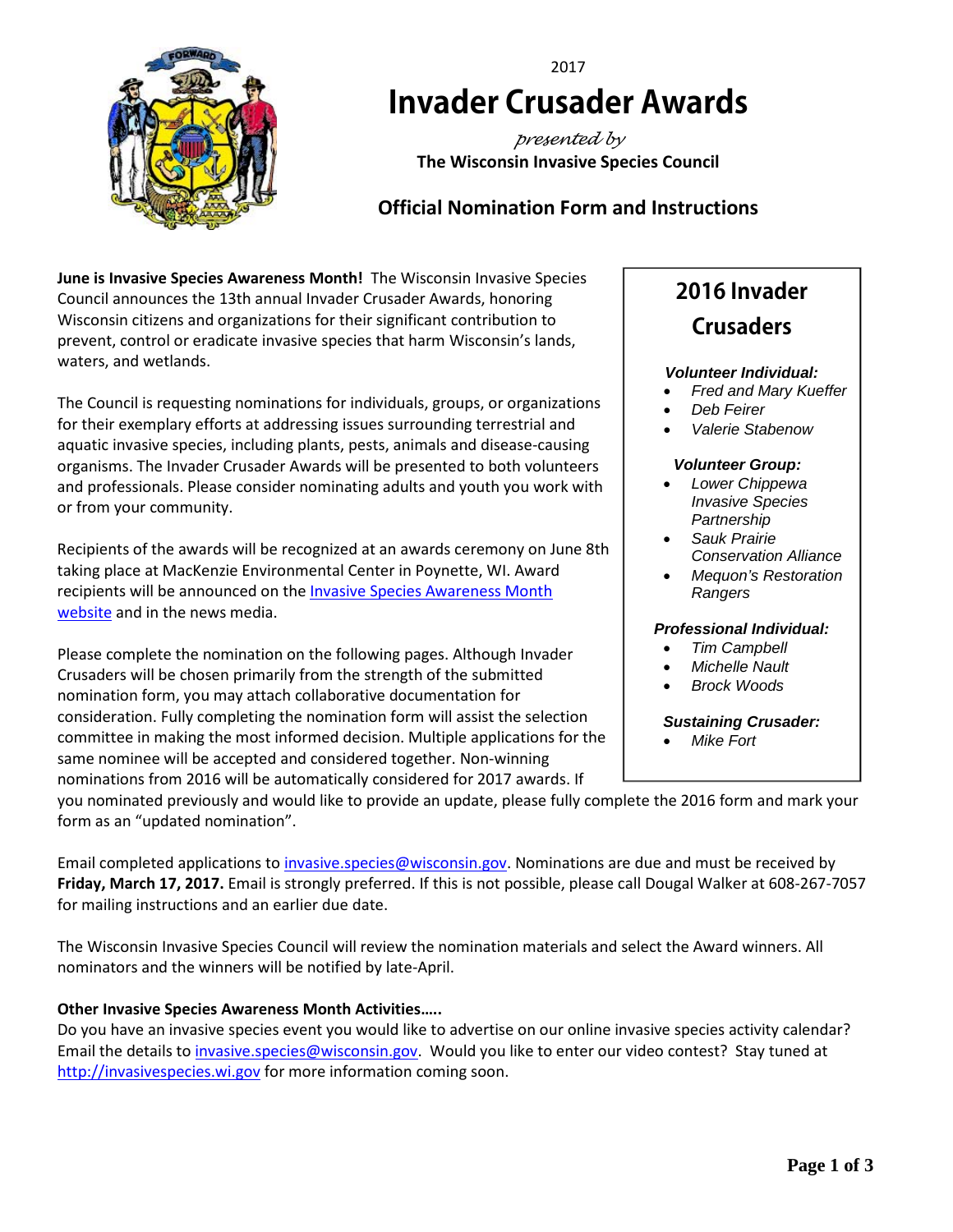#### **Invader Crusader Award Nomination Application 2017**

#### **Please re-save the following form and 6 questions with a new file name and return completed.**

INSTRUCTIONS - Please re-save this application document with a new file name (including your last name and the nominee's last name), complete it, save again and email it t[o invasive.species@wisconsin.gov](mailto:invasive.species@wisconsin.gov) **by March 17, 2017**. Be sure to provide all information requested.

#### New nomination or

\_\_Updated nomination (please tell us the year of your most recent submittal for this nominee: \_\_\_\_\_\_\_\_\_\_\_)

|                                                       | Position: (if applicable) |                |  |  |  |
|-------------------------------------------------------|---------------------------|----------------|--|--|--|
|                                                       |                           |                |  |  |  |
| <b>Street Address:</b>                                |                           | City:          |  |  |  |
|                                                       |                           |                |  |  |  |
| Home Phone Number:                                    |                           | Email Address: |  |  |  |
|                                                       |                           |                |  |  |  |
| What time period did the nominees actions take place? |                           |                |  |  |  |
|                                                       |                           |                |  |  |  |

| Nominator (Your Name):                 |                    |                           |                |           |
|----------------------------------------|--------------------|---------------------------|----------------|-----------|
| Employer/Organization: (if applicable) |                    | Position: (if applicable) |                |           |
| <b>Street Address:</b>                 |                    | City:                     |                | Zip Code: |
| Work/cell Phone Number:                | Home Phone Number: |                           | Email Address: |           |

Describe your relationship to the nominee:

# **Check all boxes that apply to the nominee**

| Volunteer          | Research                |
|--------------------|-------------------------|
| Professional       | Education/Outreach      |
| Individual         | Prevention              |
| Group/Organization | Surveys/Inventory       |
| Government         | <b>Early Detections</b> |
| Non-profit         | Control                 |
| Youth              | Leadership              |

*The Wisconsin Legislature created the Wisconsin Council on Invasive Species in 2001. The Council is charged with providing recommendations to the Wisconsin Department of Natural Resources on invasive species classification and allocation of funds of invasive species control and conducting studies of issues related to controlling invasive species.*